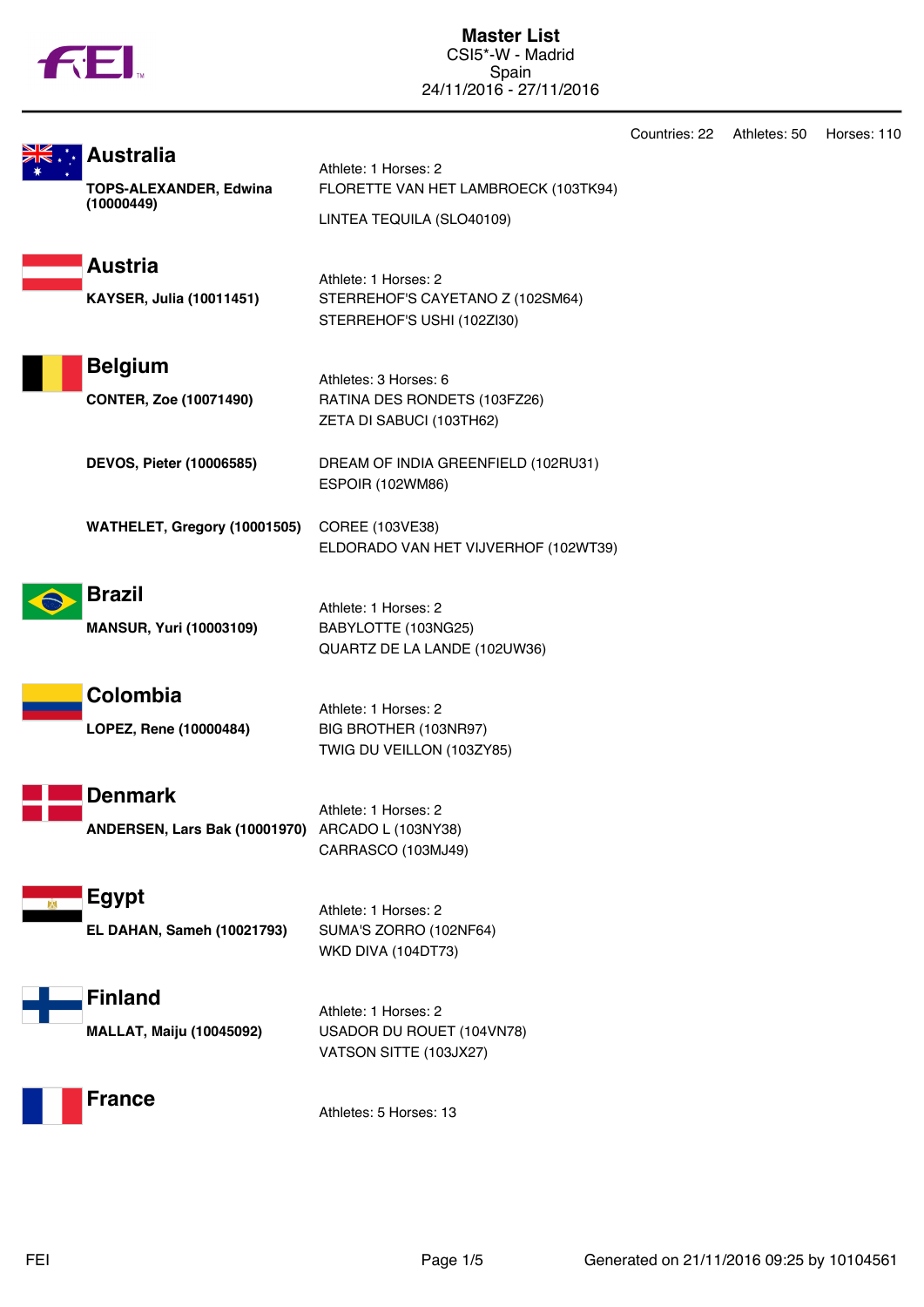

| <b>BILLOT, Mathieu (10006547)</b>                               | RADJA DES FONTAINES (103PC52)<br>SAPHIR DES CHAYOTTES (103LT58)<br>SHIVA D'AMAURY (103VX63) |
|-----------------------------------------------------------------|---------------------------------------------------------------------------------------------|
| CHERONNET, Aldrick (10000604)                                   | RITUEL DU SARTEL (103LQ51)<br>TANAEL DES BONNES (104BL13)                                   |
| DELESTRE, Simon (10002790)                                      | CANNAVARO (103XO72)<br>CHADINO (103JL71)<br>QLASSIC BOIS MARGOT (102ZZ81)                   |
| <b>ROBERT, Olivier (10002434)</b>                               | FLEUR DE LUNE (104ZU40)<br>QUENELLE DU PY (102YJ09)<br>TEMPO DE PABAN (103VX80)             |
| <b>STAUT, Kevin (10001927)</b>                                  | ARAN (103AZ74)<br>ESTOY AQUI DE MUZE H D C (102NB32)                                        |
| Germany<br>AHLMANN, Christian (10000387)                        | Athletes: 7 Horses: 16<br>EPLEASER VAN T HEIKE (102SM11)<br><b>REAVNIR (103XW12)</b>        |
| BEERBAUM, Ludger (10000419)                                     | CASELLO (102OW88)<br>CHIARA 222 (102QT61)                                                   |
| DEUSSER, Daniel (10008871)                                      | EQUITA VAN T ZORGVLIET (103EY01)<br>HAPPINESS VAN T PARADIJS (103XR58)                      |
| <b>EHNING, Marcus (10011403)</b>                                | COMME IL FAUT 5 (103AZ25)<br>CRISTY (104BW76)                                               |
| <b>KUTSCHER, Marco (10002137)</b>                               | CHACCORINA (103XD02)<br><b>CLENUR (103UF46)</b><br>QUADROS 3 (103TG69)                      |
| <b>MEYER, Tobias (10018892)</b>                                 | AVANTI 236 (104WN39)<br>CATHLEEN 28 (102TB04)<br>CERANO 19 (104DG82)                        |
| MICHAELS-BEERBAUM, Meredith COMANCHE 28 (104JH32)<br>(10000404) | FIBONACCI 17 (103UD28)                                                                      |
| <b>SIZ</b> Great Britain                                        |                                                                                             |
|                                                                 | Athletes: 2 Horses: 4                                                                       |
| <b>BRASH, Scott (10031085)</b>                                  | HELLO GUV'NOR (103QH40)<br>HELLO M'LADY (103JN86)                                           |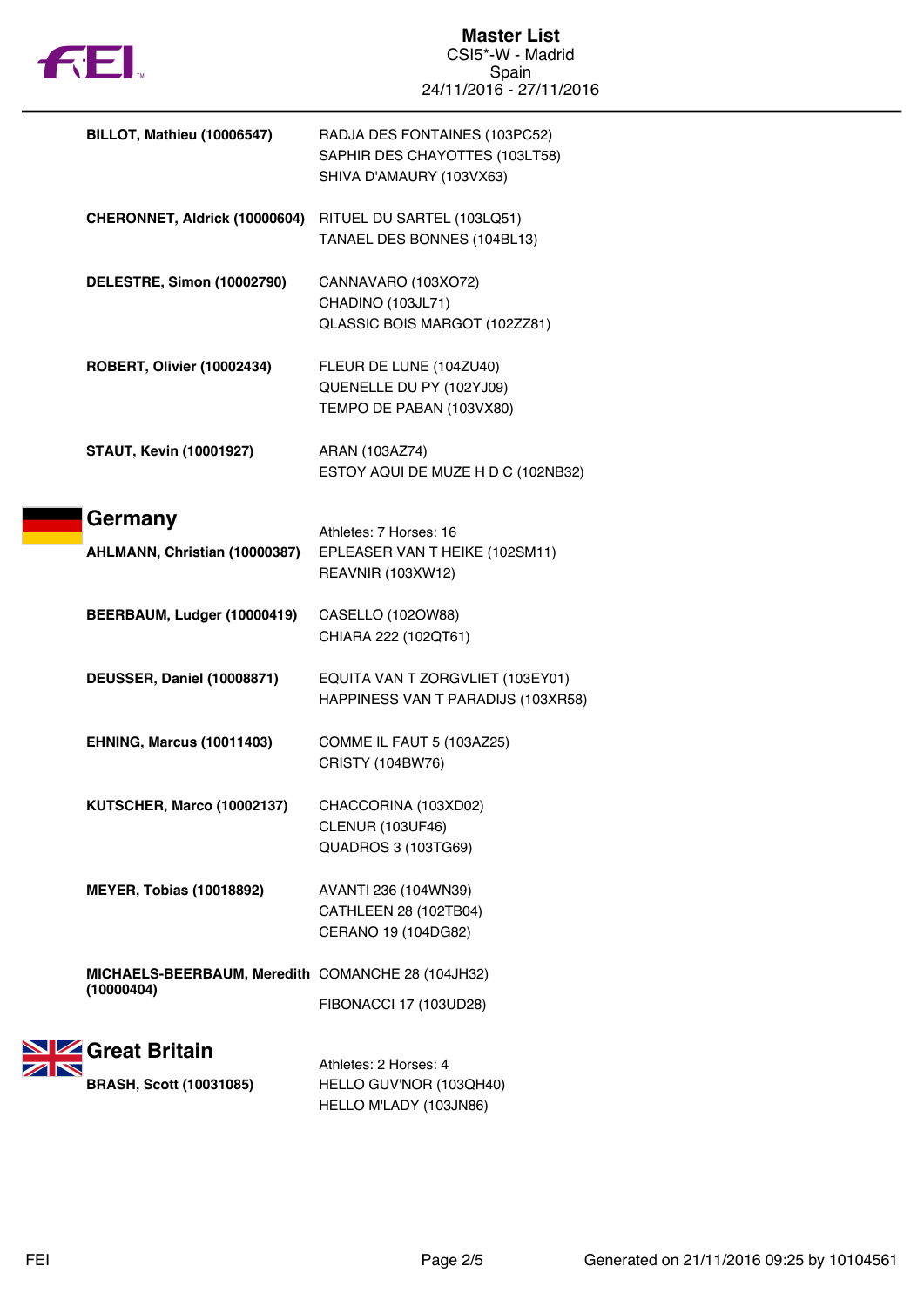| $\mathsf{H}$                                                  | CSI5*-W - Madrid<br>Spain<br>24/11/2016 - 27/11/2016                                                            |
|---------------------------------------------------------------|-----------------------------------------------------------------------------------------------------------------|
| MAHER, Ben (10000837)                                         | DIVA II (103YY08)<br><b>DON VITO (104KG50)</b>                                                                  |
| Greece<br><b>ONASSIS, Athina (10024105)</b>                   | Athlete: 1 Horses: 2<br><b>CINSEY (104CU38)</b><br>CONTANGA 3 (103BR14)                                         |
| <b>Ireland</b><br><b>KENNY, Darragh (10017246)</b>            | Athletes: 3 Horses: 6<br>CHARLY CHAPLIN S (103VK43)<br>GO EASY DE MUZE (103IU36)                                |
| <b>LYNCH, Denis (10001106)</b>                                | CAMPINO 344 (103PL88)<br>QUE SERA (103EV66)                                                                     |
| <b>O'CONNOR, Cian (10011406)</b>                              | GOOD LUCK (103WK66)<br>SERINGAT (104BZ58)                                                                       |
| <b>Italy</b><br>DE LUCA, Lorenzo (10043516)                   | Athletes: 2 Horses: 5<br>BALOU DE COEUR JOYE (103JC79)<br>LIMESTONE GREY (103SW56)                              |
| MONETA, Luca Maria (10002057)                                 | BONHEUR S (SUI40304)<br>HEROLD N (104EE34)<br>NEPTUNE BRECOURT (FRA46335)                                       |
| <b>Netherlands</b><br>HOUTZAGER, Marc (10011499)              | Athletes: 2 Horses: 4<br>STERREHOF'S BYLOU (103RL52)<br>STERREHOF'S CALIMERO (104DD35)                          |
| <b>VAN DER VLEUTEN, Maikel</b><br>(10002094)                  | VDL GROEP ARERA C (103OP44)<br>VDL GROEP IDI UTOPIA (103WG96)                                                   |
| <b>Norway</b><br>GULLIKSEN, Victoria (10018928)               | Athlete: 1 Horses: 3<br>BILLY BLUE BELL (104QF56)<br>VIA VD KARMENHOEK Z (104GL26)<br>VIEGO LES HAUTS (103NO88) |
| Portugal<br>Đ<br><b>FERNANDES, Mario Wilson</b><br>(10011635) | Athlete: 1 Horses: 3<br>KANNAN KOPF (104EP22)<br>SAHEL VILLA ROSE (103PQ89)<br>STROUDWOOD ELDARADO (103VH78)    |
| Qatar                                                         | Athletes: 2 Horses: 4                                                                                           |

 $-1$ 

**Master List**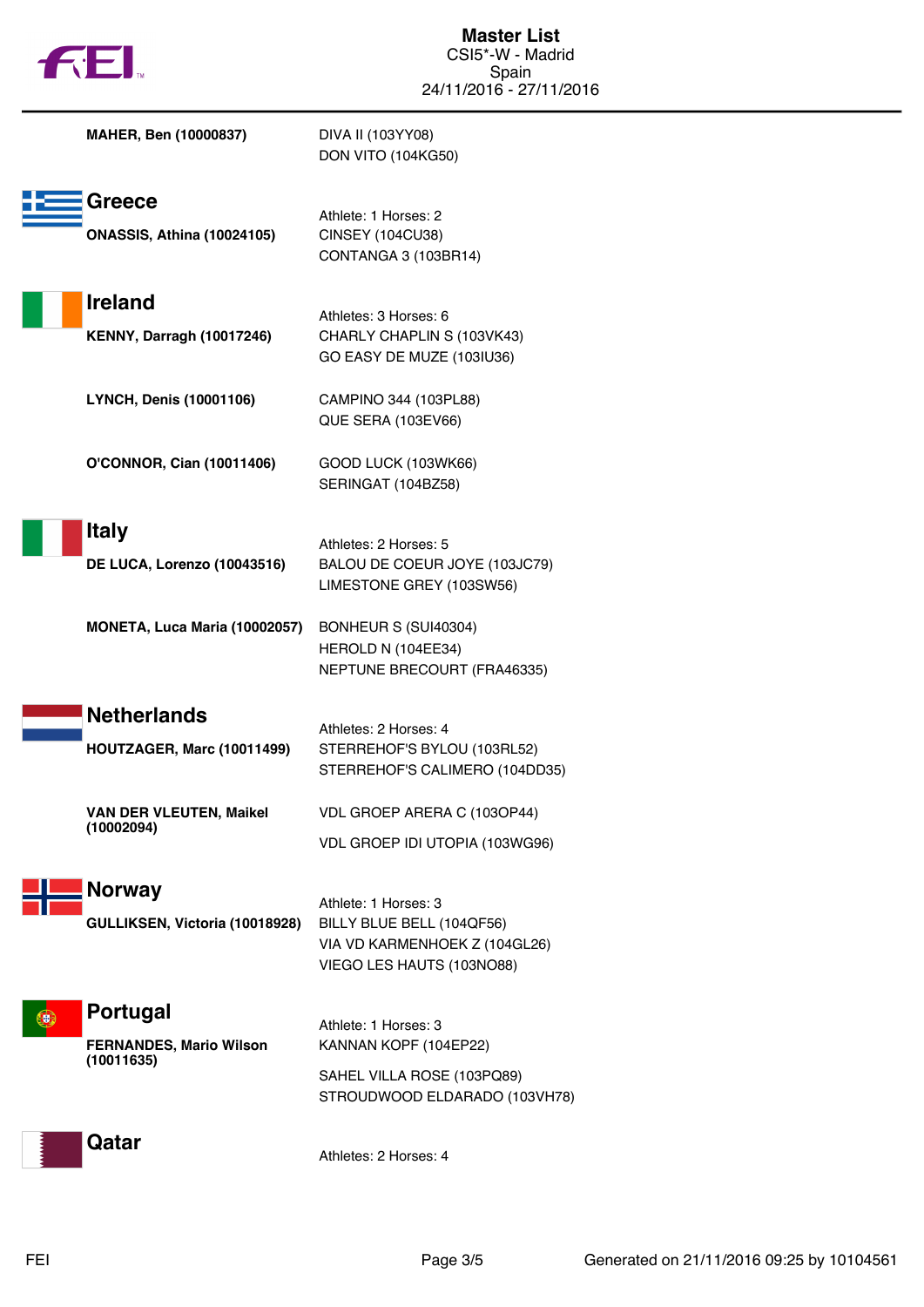|  | Ν |
|--|---|
|  |   |

|                                                                     | AL THANI, Sheikh Ali (10024194) ANYWAY II (103LM35)                 | FIRST DEVISION (103IB76)                                                                                      |
|---------------------------------------------------------------------|---------------------------------------------------------------------|---------------------------------------------------------------------------------------------------------------|
|                                                                     | MOHAMMED, Bassem (10082635) ARGELITH SQUID (103WO59)                | THE TOYMAKER (103OX92)                                                                                        |
| 瀛                                                                   | <b>Spain</b><br><b>ALVAREZ AZNAR, Eduardo</b><br>(10016414)         | Athletes: 7 Horses: 15<br>CHATMAN (104CB74)<br>FIDUX (103VW82)<br>ROKFELLER DE PLEVILLE BOIS MARGOT (103AU24) |
|                                                                     | <b>ALVAREZ MOYA, Sergio</b><br>(10007927)                           | ARRAYAN (103FW92)<br>G AND C QUITADOR ROCHELAIS (102UO02)                                                     |
|                                                                     | AÑON SUAREZ, Gonzalo<br>(10036357)                                  | AD AMIGO B (103AX27)<br>QLAMP D'IVRAIE (103AH80)                                                              |
|                                                                     | <b>CORDON, Pilar Lucrecia</b><br>(10000510)                         | ARMANI DES MARAICHERS (103YG76)<br>GRIBOUILLE DU LYS (103XT21)                                                |
|                                                                     | <b>FERNANDEZ SARO, Manuel</b><br>(10002108)                         | ELIOT DWS (103BU35)<br>U WATCH (1020077)                                                                      |
| MARQUEZ GALOBARDES, Alberto INETA DEL MASET (103XO45)<br>(10017359) |                                                                     | SOTHEBYS PC DE GANEX (102QQ11)                                                                                |
|                                                                     | <b>MENENDEZ MIERES, Gerardo</b><br>(10012125)                       | CASSINO DC (103PF83)<br>COSTELLO DC (103ZQ08)                                                                 |
|                                                                     | <b>Sweden</b><br>MORDASINI, Charlotte (10021594) MIEBELLO (103JF62) | Athletes: 2 Horses: 5<br>ROMANE DU THEIL (103DU70)                                                            |
|                                                                     | <b>VON ECKERMANN, Henrik</b><br>(10001601)                          | HERMES DE MARIPOSA (103LM39)<br>MARY LOU 194 (103IM17)<br>YAJAMILA (103IU60)                                  |
|                                                                     | <b>Switzerland</b><br><b>DUGUET, Romain (10035031)</b>              | Athlete: 1 Horses: 2<br>QUORIDA DE TREHO (103AH04)<br>TWENTYTWO DES BICHES (103YL87)                          |
|                                                                     | <b>United States of</b><br><b>America</b>                           | Athletes: 4 Horses: 8                                                                                         |